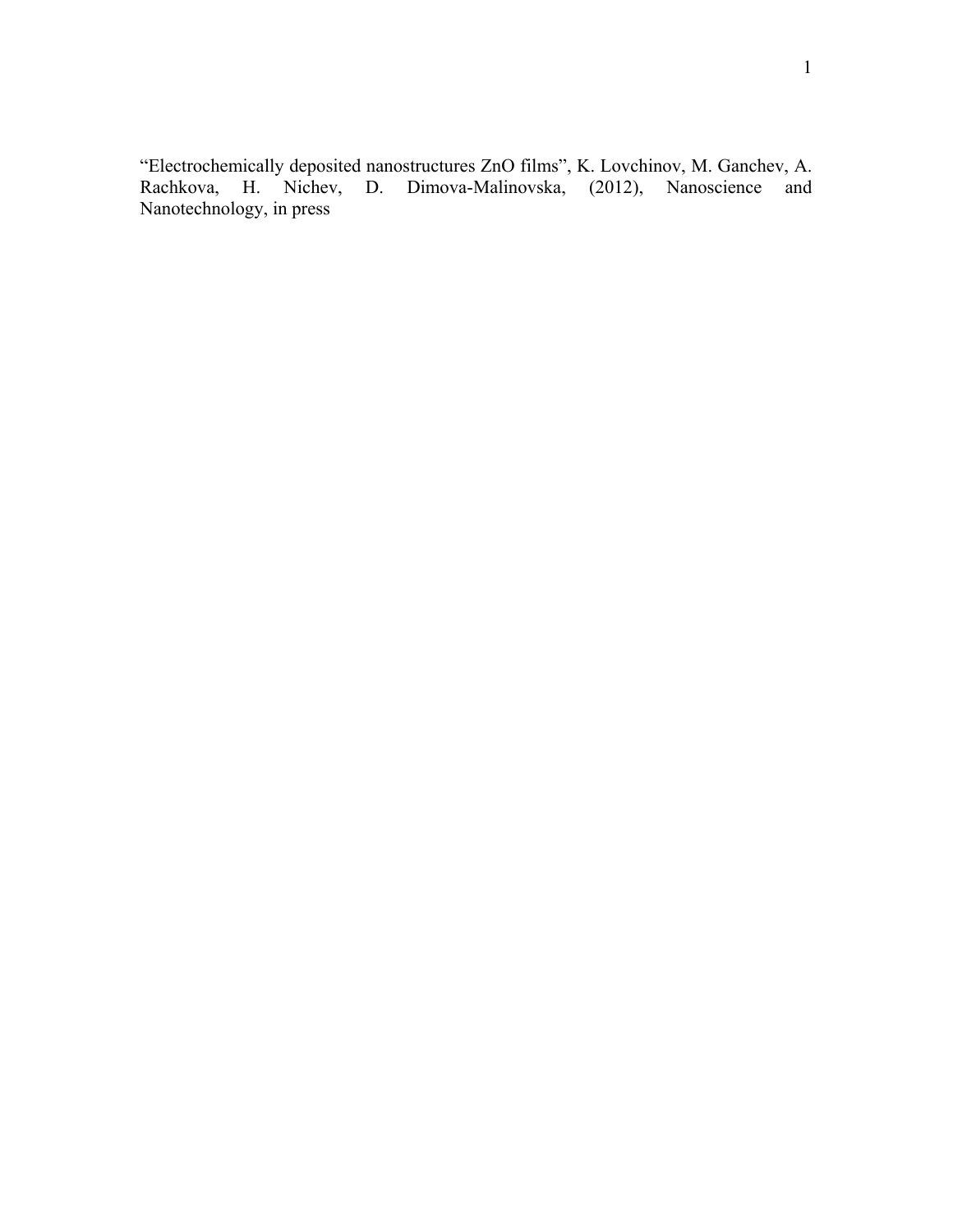# **ELECTROCHEMICALLY DEPOSITED NANOSTRUCTURES ZnO FILMS**

# **K Lovchinov\*, M Ganchev, A Rachkova, H Nichev and D Dimova-Malinovska**

 *Central Laboratory of Solar Energy and New Energy Sources, Bulgarian Academy of Sciences, Sofia, Bulgaria* 

**Abstract:** Crystalline nanostructures such as nanowires have received increasing attention due to potential applications in solar cells, nanoscale electronic, optical and sensing devices, etc. This work reports the growth of nanostructured ZnO by the method of electrochemical deposition on glass substrates covered with a thin film of  $SnO<sub>2</sub>$  doped with F ( $SnO<sub>2</sub>:F$ ). ZnO nanostructured films are deposited by an electrochemical process using a three-electrode potentiostatic system with a saturated calomel electrode as reference electrode, from aqueous solution containing  $ZnCl_2$ , KCl and  $Al_2(SO_4)$ <sub>3</sub> in addition of flowing air for oxygen suply. The influence of the deposition parameters on the structural properties of the obtained ZnO films is studied by SEM and optical Spectroscopy. The SEM micrographs show that the ZnO films consist of hexagonal sliced nano-particles with average thickness 100-150 nm and planar size in the range of  $1 - 2$  μm in dependence on the deposition conditions. The diffuse reflection and haze ratio spectra in the visible region of light are presented as well.

**Keywords:** electrodeposition, nanostructures, ZnO:Al, annealing, optical characterizations

<sup>\*</sup>E-mail for correspondence  $-\frac{lov4(0,abv.bg)}{2}$ 

# **1. Introduction**

As a front electrode, the tin oxide doped with fluorine has been the most favored transparent conducting oxide for hydrogenated amorphous silicon solar cells. Compared with  $SnO<sub>2</sub>:F$ , the textured aluminum doped zinc oxide thin film has the equivalent electrical properties, but also it has a lot of advantages, such as high stability of the electrical properties against hydrogen plasma, effective light trapping features, which are favorable to improve the performance of a-Si:H solar cell [1]. Many manufacturers use Al doped ZnO layers to produce different devices such as solar cells, nanoscale electronics, optical and sensing devices, etc. [2-5].

In this work results from the study of structural and optical properties of ZnO nanostructured films (undoped and doped with Al) grown by electrochemical deposition on glass substrates coated by  $SnO<sub>2</sub>:F$  are reported.

# **2. Experimental**

ZnO nanostructured films were deposited by an electrochemical process from slightly acid aqueous solution of  $ZnCl_2$  (5. 10<sup>-3</sup> M) and KCl (0.1 M) with pH 4.0 at two different temperature regimes (first – 60 min. at  $60^{\circ}$ C and second – 15 min. at  $60^{\circ}$ C followed by  $105$  min. at  $80^{\circ}$ C) in flowing air for oxygen supply, using a three-electrode electrochemical cell and saturated calomel electrodes (SCE) as a reference electrode as described elsewhere [5]. In order to manipulate electro-physical properties of electrodeposited thin films stock solutions of  $A_2(SO_4)$ <sub>3</sub> has been added to the electrolyte for gradual exchange of concentration of the doped  $(A)$  in the deposits. SnO<sub>2</sub>:F coated glass substrates were used as working electrode. Spectrally pure graphite rod electrodes were used as anode. The electrolyte was agitated by air bubbling or/and magnetic stirrer.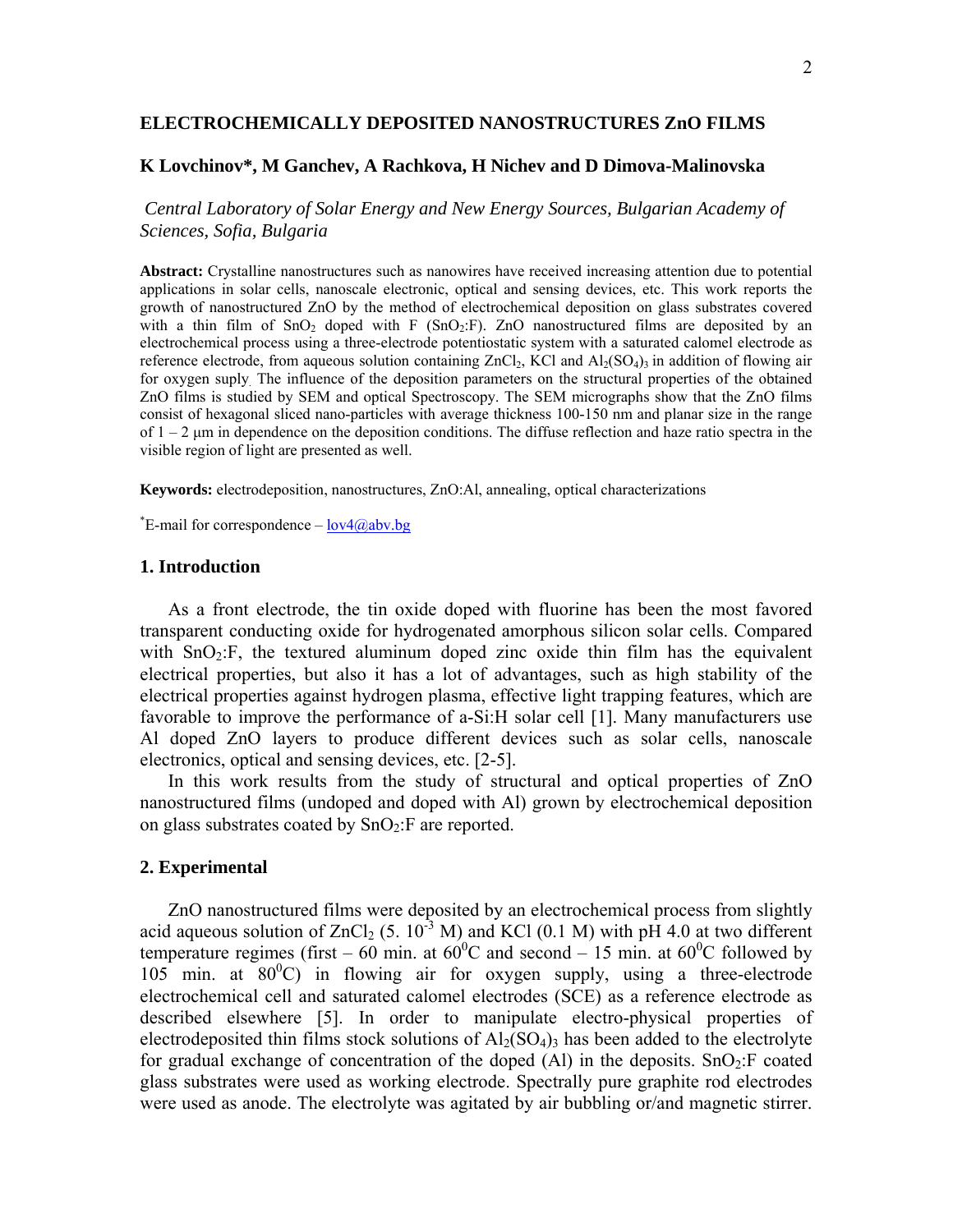The deposition was carried out controlling the redox potential of the system. The equilibrium potential of Zn in the electrolyte  $(E_{Zn2+/Zn})$  is -1.050 V vs. SCE. To prevent metal Zn deposition, the electrode potential should be more positive or not exceed this value. Usual deposition potential was kept between  $-0.850$  and  $-1.000$  V (vs. SCE). The deposition process of ZnO passes through chemical precipitation of  $\text{Zn}^{2+}$  on the electrode with OH<sup>-</sup> groups which are formed from reduction of dissolved oxygen in the water. The indicator for activity of the dissolved oxygen is redox potential of the electrolyte. Oxygen saturation of the solution was maintained by air bubbling. Good quality ZnO films were obtained at a redox potential within the range between  $+0.300$  and  $+0.400$  V (vs. SCE). At a redox potentials higher than  $+0.4$  V (vs. SCE) Zinc peroxide (ZnO<sub>2</sub>) was formed on the samples with bad adhesion to the substrate. Duration of the ZnO deposition was 60 and 120 min. The thickness of the prepared ZnO films were between 0.50 and 2  $\mu$ m. Different concentrations of the doping compound were explored:  $2.10^{-4}$  M,  $4.10^{-4}$  M, 6.10<sup>-4</sup> M and 8.10<sup>-4</sup> M Al<sub>2</sub>(SO<sub>4</sub>)<sub>3</sub>.

The oxygen content in solution was determined by Dissolved Oxygen and Temperature Meter Hanna Instruments 9146. The surface morphology and the thickness of the deposited films were imaged under a Scanning Electron Microscope (SEM) Philips 515. The transmittance and the reflectance spectra, the diffuse transmittance and the diffuse reflectance were measured by a spectrophotometer Shimadzu UV-3600 in the range of 300 - 1800 nm employing a 60 mm integrating sphere in the case of diffuse reflectance.

#### **3. Results and discussion**

Time dependence of oxygen content and of redox potential is displayed in Figure 1. Figure 1a showed this dependence without aeration in solution and Figure 1b with aeration in to the same solution. In solution without aeration (Figure 1a) oxygen content increases with the time and after 15 min. oxygen level is stabilized, while redox potential decreases slowly. The oxygen content increases up to the 15-th minute and then slowly decreases in the case with aeration (Figure 1b). Redox potential in this case stays stable. Presented features looks like with a fair approach of accuracy and will be subject of further particularization.

Figure 2 demonstrate the SEM pictures of the electrochemically deposited ZnO layers. The ZnO layer (Figure 2a) is grown at  $60^{\circ}$ C without addition of Al. When the film is deposited at higher temperature  $80^{\circ}$ C (Figure 2b), the size of micro-crystals increases more than 10 times. Single crystallites are grown in foliate form with average planar size 2-3  $\mu$ m and thickness about 100 nm. When  $Al_2(SO_4)$ <sub>3</sub> is added into the solution (Figure 2c) the edges of the crystallites become more rough probably due to additionally incorporated alumina (hydro)-oxides.

Spectra of diffuse reflection and haze ratio are shown in Figure 3. The corresponding spectrum for  $SnO<sub>2</sub>:F$  is presented as well. The values of the diffuse reflectance of the asgrown ZnO layers are higher than those of  $SnO<sub>2</sub>:F$  coated glass substrate. The layers doped with Al have higher value of diffuse reflection, than undoped ones (Figure 3a). This could be related to the presence of surface feathers with foliate form that act as scattered centre for the light. The layers deposited in presence of  $Al_2(SO_4)$ <sub>3</sub> in the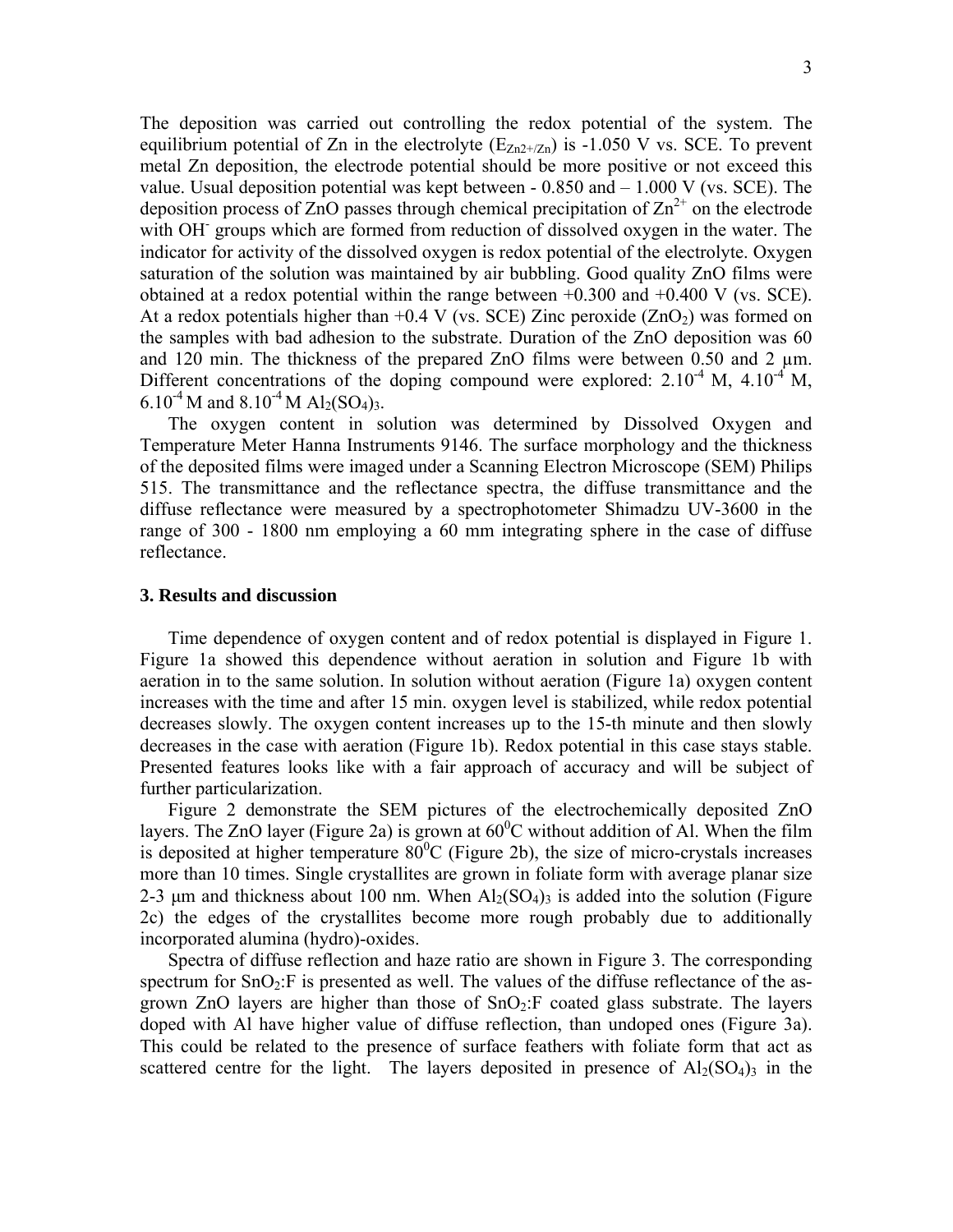solution have higher diffuse reflection in the whole of the spectra region under investigation. Annealing results in increasing of diffuse reflection and haze ratio.

This could be explained with the increased roughness by growing of feathers with foliate shape as SEM images demonstrate (Figure 3b and 3c).

Transmittance spectra of samples ZnO with different concentration of  $A_2(SO_4)$  in solutions are shown in Figure 4. Layers with higher concentration of  $Al<sub>2</sub>(SO<sub>4</sub>)<sub>3</sub>$ demonstrate lower transmittance (in exception of sample  $0.2$ ml  $Al<sub>2</sub>(SO<sub>4</sub>)<sub>3</sub>$ , which is thinner than the others) (Figure 4a). The samples become more transparent after annealing at  $400^{\circ}$ C for 1 hour in forming gas (figure 4b). Probably this is due to the decreasing of the average roughness of the films, as well, to the decreasing of number centres of the light scattering after annealing.

Mirror reflectance spectra of samples ZnO with added  $Al_2(SO_4)$ <sub>3</sub> in solution are shown in Figure 5. In the IR region ( $\lambda$  > 1600 nm) a slight decreasing of the reflectance is observed for the samples deposited in the electrolyte with added  $Al<sub>2</sub>(SO<sub>4</sub>)<sub>3</sub>$ . After annealing the trend for decreasing of reflectance remains stable in IR region. Decreasing of the value of reflectance in the IR can be explained by increased absorption by free electrons as a result of Al doping, when the ZnO films are grown in electrolyte with  $Al_2(SO_4)_3$ .

# **4. Conclusion**

ZnO films with rough structure and foliate shape are grown by electrochemical method. Spectra of reflectance demonstrate that doped layers, ZnO:Al, have lower value of the reflectivity in the range 1600-1800 nm compared to undoped samples. This decreasing tendency of the reflectivity in the IR region is evidence for increased absorption due to the absorption by free electrons. The doped with Al electro-deposited ZnO samples have higher value of the diffused reflection and haze ratio in comparison with the undoped ones. The deposited ZnO layers could be applied as light trapping structures in thin film solar cells.

**Acknowledgements:** The work has been funded by the 7 European FP - project NanoPV № 24331 and a Bulgarian National Scientific Fund - project DO02-207.

# **References**

- [1] Yue-Hui Hu, Yi-Chuan Chen, Hai-Jun Xu, Hao Gao, Wei-Hui Jiang, Fei Hu and Yan-Xiang Wang, *Engineering* **2** (2010) 973-978
- [2] Lo S, Haung D and Jan D, *Optics Express* **18** (2010) 662
- [3] Lupan O, Guerin V, Tiginyanu IM, Ursaki VV, Chow L, Heinrich H and Pauporte T, *J. Photochemistry and Photobiologty A: Chemistry* **211** (2010) 65
- [4] Schropp R E I, Li H, Franken R. H, Rath J K H, Van der Werf C H M, Schüttauf J W A and Stolk R L, *Thin Solid Films* **516** (2008) 6818
- [5] Dimova-Malinovska D and Nikolaeva M, *Vacuum* **69** (2002) 227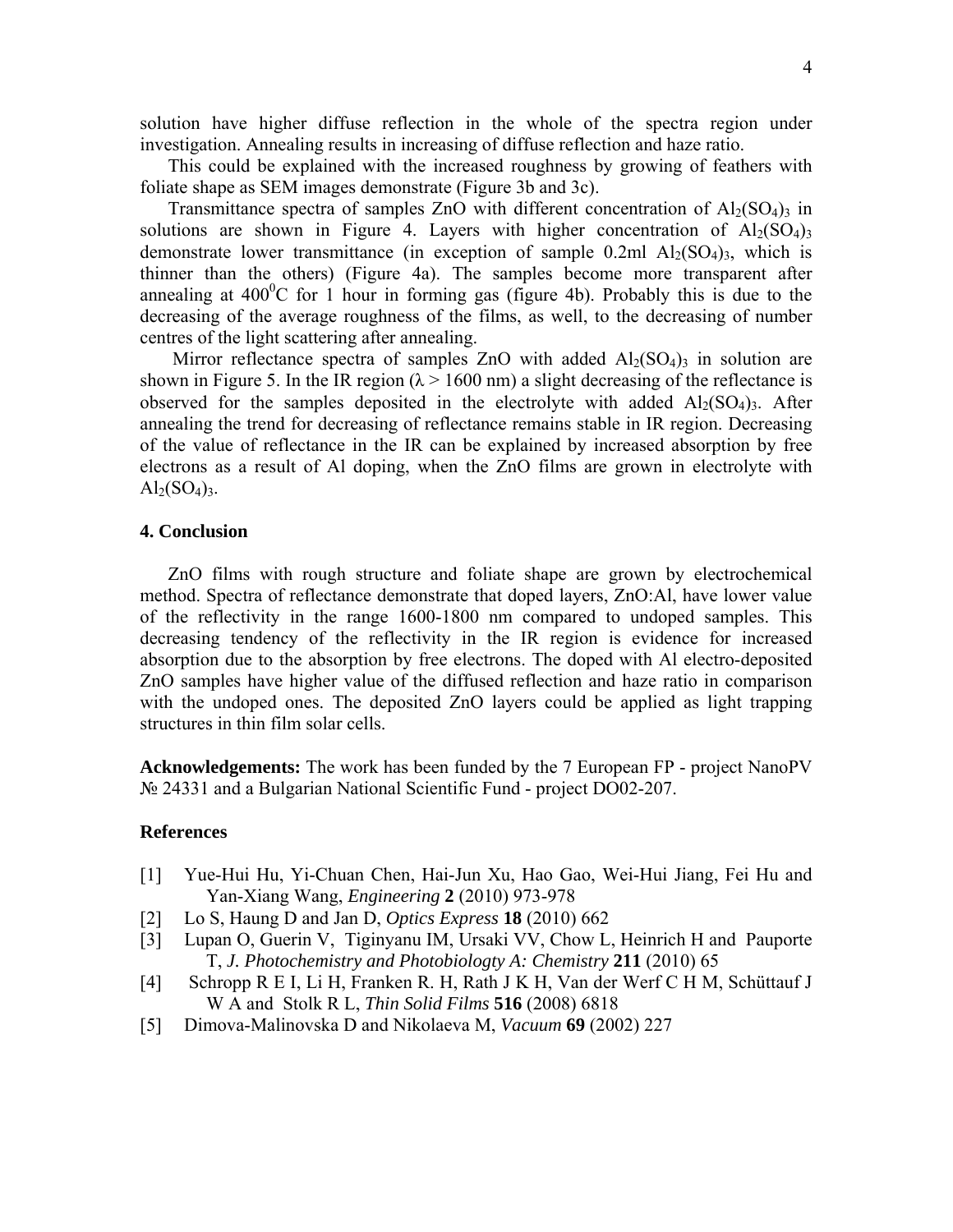



**Figure 2** 



**Figure 3**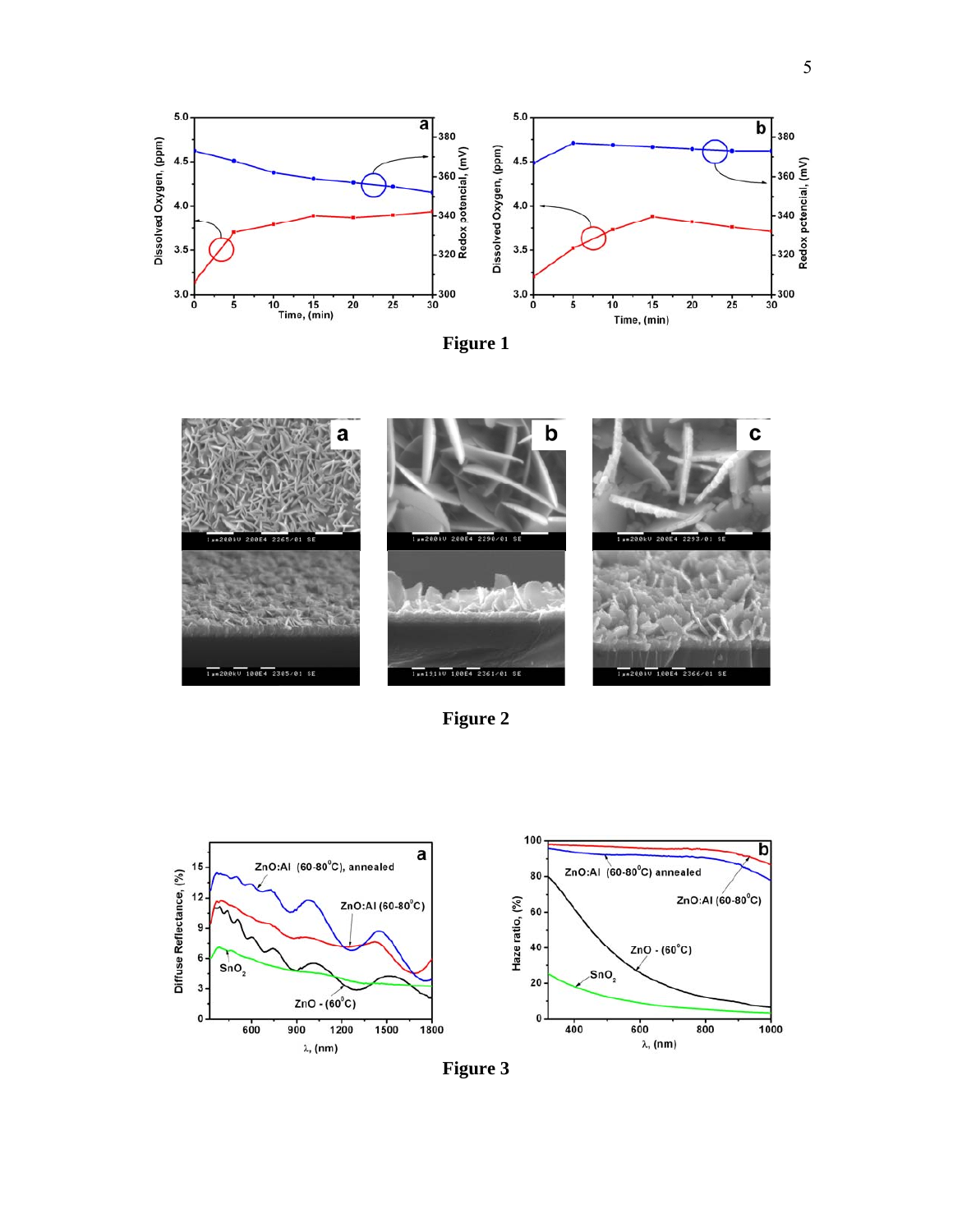





**Figure 5**